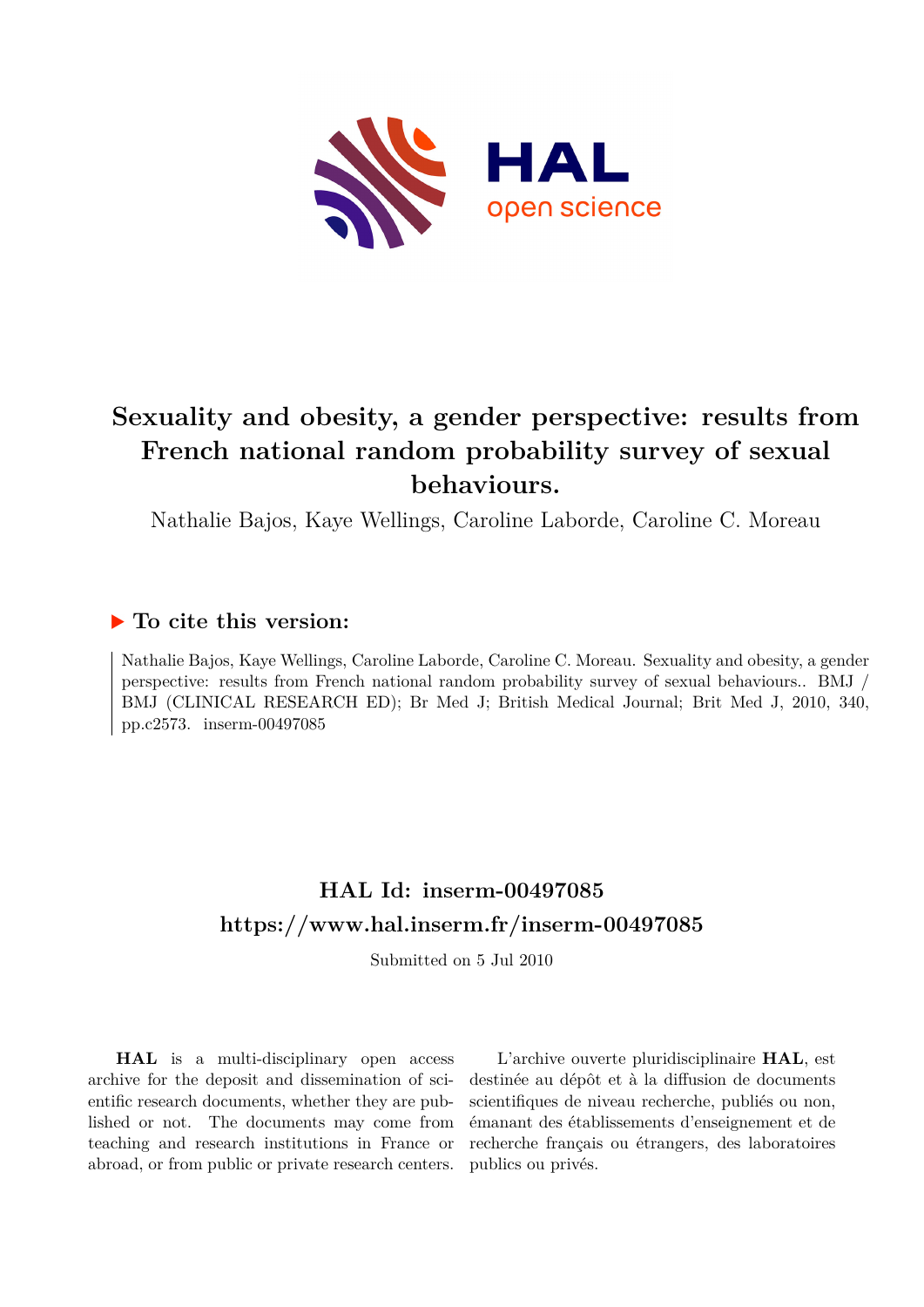# RESEARCH

# BM

# Sexuality and obesity, a gender perspective: results from French national random probability survey of sexual behaviours

Nathalie Bajos, research director,<sup>1,2,3</sup> honorary professor,<sup>4</sup> Kaye Wellings, professor,<sup>4</sup> Caroline Laborde, research assistant,<sup>1,2,3</sup> Caroline Moreau, research fellow,<sup>1,2,3</sup> for the CSF Group

#### <sup>1</sup>INSERM (Institut National de la Santé et de la Recherche Medicale), CESP Centre for Research in Epidemiology and Population Health, U1018, Gender Sexual and Reproductive Health Team, F-94276, Kremlin Bicetre,

France <sup>2</sup>Université Paris Sud 11, UMRS 1018, F-94807, Villejuif, France <sup>3</sup>Institut National des Etudes

Demographiques, F-75020, Paris 4London School of Hygiene and

Tropical Medicine, Department of Public Health and Policy, London WC1E 7HT

Correspondence to: N Bajos nathalie.bajos@inserm.fr

Cite this as: BMJ 2010;340:c2573 doi:10.1136/bmj.c2573

#### ABSTRACT

Objectives To analyse the association between body mass index (BMI) and sexual activity, sexual satisfaction, unintended pregnancies, and abortions in obese people and to discuss the implications for public health practices, taking into account the respondents' and their partners' BMI.

Design Random probability survey of sexual behaviours. Setting National population based survey of 12 364 men and women aged 18-69 living in France in 2006.

Participants Random selection of 5535 women and 4635 men, of whom 3651 women and 2725 men were normal weight (BMI 18.5-<25), 1010 women and 1488 men were overweight (BMI 25-<30), and 411 women and 350 men were obese (BMI >30).

Results Obese women were less likely than normal weight women to report having a sexual partner in the past 12 months (odds ratio 0.71, 95% confidence interval 0.51 to 0.97). Obese men were less likely than normal weight men to report more than one sexual partner in the same period (0.31, 0.17 to 0.57, P<0.001) and more likely to report erectile dysfunction (2.58, 1.09 to 6.11, P<0.05). Sexual dysfunction was not associated with BMI among women. Obese women aged under 30 were less likely to seek healthcare services for contraception (0.37, 0.18 to 0.76) or to use oral contraceptives (0.34, 0.15 to 0.78). They were also more likely to report an unintended pregnancy (4.26, 2.21 to 8.23).

Conclusion There is a link between BMI and sexual behaviour and adverse sexual health outcomes, with obese women less likely to access contraceptive healthcare services and having more unplanned pregnancies. Prevention of unintended pregnancies among these women is a major reproductive health challenge. Healthcare professionals need to be aware of sensitivities related to weight and gender in the provision of sexual health services.

#### **INTRODUCTION**

Obesity is emerging as one of the fastest growing pandemics in modern times. The current economic downturn might lead to reduced nutritional quality and physical activity, further increasing the prevalence of obesity and related health costs in the coming years.<sup>12</sup> The adverse effects of obesity on health are, for the most part, well documented.3 The consequences for sexual health, however, are less well understood.<sup>45</sup> Obesity is associated with erectile dysfunction in men,6-9 but the evidence in relation to other sexual health outcomes has been equivocal. Some surveys have reported a higher prevalence of sexually transmitted infections among obese people.10-12

To date, there have been no comprehensive population based studies of the impact of overweight and obesity on sexual activity and sexual health outcomes such as sexual satisfaction, unintended pregnancy, and abortion. Most research has focused on sexual dysfunction and has been conducted among clinical samples of aging or morbidly obese men.<sup>291314</sup> There have been few studies on women.<sup>15-18</sup>

The French national survey of sexual behaviours contains questions on sexual partnerships and sexual practices, sexual satisfaction and sexual norms, unwanted pregnancy, abortion, and sexually transmitted infections and is unique in collecting data on weight and height for both respondents and their sexual partners. We investigated sexual behaviours and sexual health by body mass index (BMI) and the implications for public health practices. Our primary goal was not to provide estimates of sexual behaviour of obese people but to compare sexual health behaviours and risks between obese and normal weight individuals on the one hand, and between overweight and normal weight individuals on the other hand. Our hypothesis was that overweight individuals, especially obese people, could be at greater risk of negative sexual outcomes compared with normal weight individuals because of social stigma and lack of adequate medical follow-up. We further hypothesised that the effect of BMI on sexual health outcomes would be different between men and women because the social stigma of overweight and obesity is stronger in women.<sup>19-22</sup>

#### **METHODS**

#### Sampling design

The CSF (Contexte de la Sexualité en France) survey was a national random population based survey of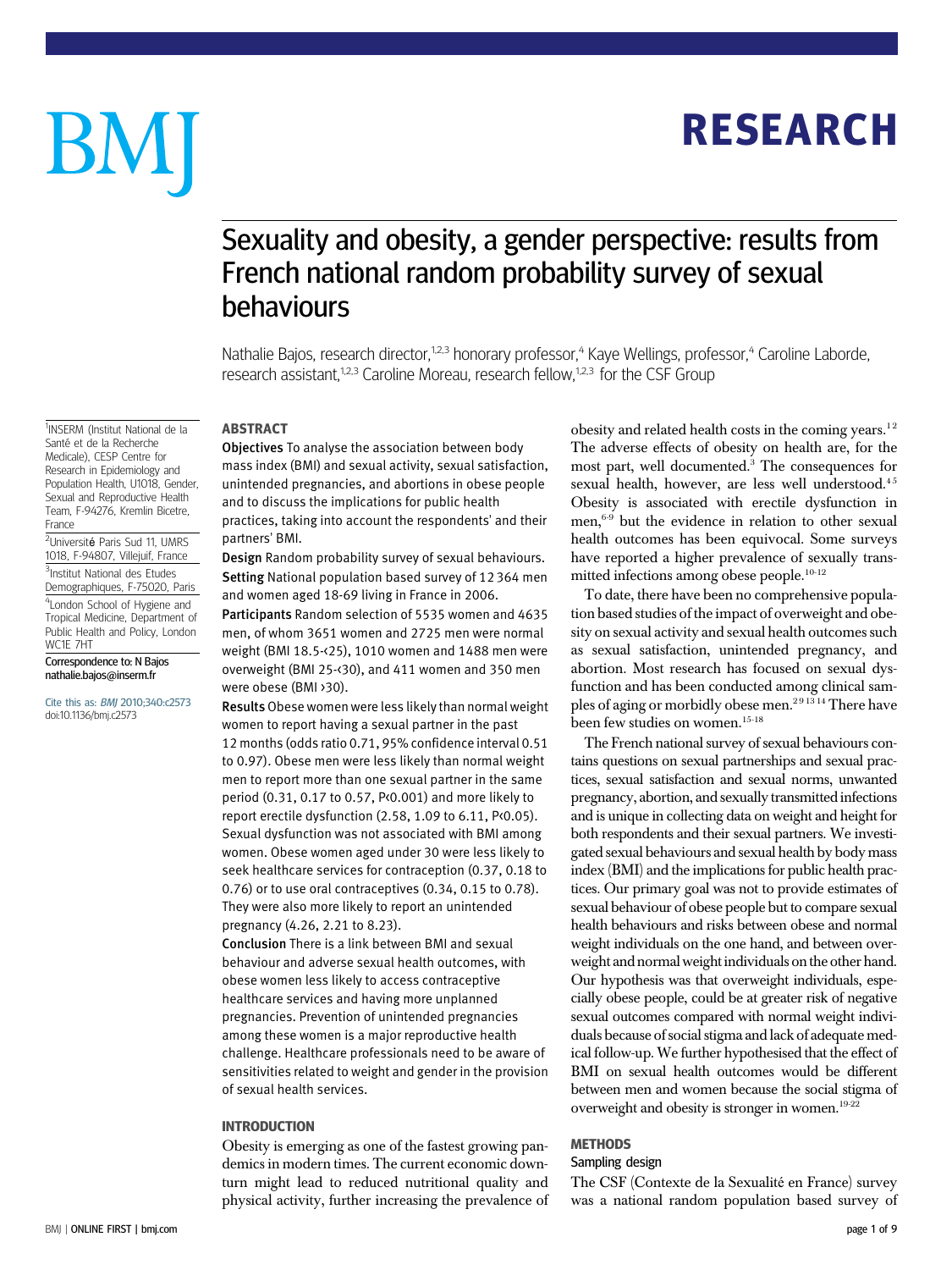| Table 1   Indicators used in analysis of sexual behaviours |                                                                                                                                                                   |
|------------------------------------------------------------|-------------------------------------------------------------------------------------------------------------------------------------------------------------------|
| <b>Topic</b>                                               | <b>Ouestion</b>                                                                                                                                                   |
| Sexual behaviour                                           |                                                                                                                                                                   |
| Sexual partners 12 months                                  | How many men/women have you had sex with in the past 12 months?                                                                                                   |
| Sexual partners and the internet                           | Have you ever met a sexual partner through the internet? (yes/no)                                                                                                 |
| Frequency of sex                                           | On average, how many times have you had sexual intercourse in the past month?                                                                                     |
| Satisfaction of sexual life                                | Are you satisfied with your current sexual life? (very/rather/rather not/not at all)                                                                              |
| Importance of sexuality                                    | Is sexuality important for your personal equilibrium? (essential/important but not essential/not very important/<br>not important at all)                         |
| Reproductive health                                        |                                                                                                                                                                   |
| Unplanned pregnancy                                        | Have you ever had an unplanned pregnancy? (yes/no)                                                                                                                |
| Abortion                                                   | Have you had an abortion in the past five years? (yes/no)                                                                                                         |
| Contraception                                              | Did you use anything to prevent pregnancy the last time you had sexual intercourse? Which method did you<br>use?                                                  |
| Condom                                                     | Have you ever used a condom in the past 12 months? (yes/no)                                                                                                       |
| Medical attendance                                         | Have you seen a doctor in the past 12 months about contraception? (yes/no)                                                                                        |
| Sexually transmitted infection (STI)                       | Have you had a sexually transmitted disease in the past five years? What was it? (list of STIs to be read)                                                        |
| Sexual dysfunction                                         |                                                                                                                                                                   |
|                                                            | In the past 12 months, have you ever (often/rarely/sometimes/never):                                                                                              |
| Men                                                        | Experienced premature ejaculation? Experienced erectile dysfunction? Had a lack of sexual desire?                                                                 |
| Women                                                      | Had an arousal dysfunction? Experienced painful intercourse? Had a lack of sexual desire?                                                                         |
| Chronic disease                                            | Have you got any disease or health problem that is chronic or long term? Is it: cardiovascular problem, back or<br>joint troubles, depressive problems, diabetes? |
| Limitation of activity                                     | Are you limited in your daily activities because of health problems? (yes/no)                                                                                     |
|                                                            |                                                                                                                                                                   |

sexual behaviours. The sample comprised 12 364 French speaking men  $(n=5540)$  and women  $(n=6824)$ aged 18-69 living in France who were interviewed by telephone between September 2005 and March 2006. Two pilot surveys were undertaken in November 2004 and in June 2005 to test the questionnaire and the sampling design.

Participants were informed that the survey was anonymous. The interviewer did not know the telephone number he or she was calling and the telephone numbers were deleted from the interview data file immediately after the first question was answered. The research team trained interviewers for two days. Researchers were present every day to listen to the interviews.

Participants were selected with a two stage probability sampling design, post-stratified for age. An initial sample of households was randomly selected from the telephone directory. One eligible respondent per household was then selected with the next birthday method. In addition, we randomly selected a subsample of people who exclusively used mobile phones to achieve adequate representation of the population. Of those who initially selected, 74.6% agreed to complete the questionnaire. At the end of the interview, 4957 individuals aged 18-44 were asked to participate in a complementary module (response rate 76%) involving a chlamydia screening test carried out at the person's home (a vaginal smear test in women and a urine test in men).

#### **Questionnaire**

The mean duration of the interviews was 49 minutes. Information collected included the sociodemographic and health related characteristics of respondents and their living partners, including weight, height, living conditions, and chronic health problems. Respondents who had ever had sexual intercourse were asked about their partnership histories, including the total number of sexual partners and the number of partners in recent periods, their sexual practices, non-consensual sexual relations, health seeking behaviours, use of contraception, sexual problems, and sexually transmitted infections (table 1).

#### Variables

We used the WHO classification of BMI (weight (kg)/ (height  $(m)^2$ ) and distinguished four categories: underweight (BMI <18.5), normal weight (18.5-<25), overweight  $(25<30)$ , and obese  $(\geq 30)$ .

#### Statistical analysis

From the initial sample of 12 364 people, a randomly selected 10 170 completed a more detailed questionnaire that collected information on weight and height. This was our group for analyses (4635 men and 5535 women). Pregnant women were excluded from the analysis. Analyses were performed separately for men and women because of sex differences in the associations between obesity and specific sexual behaviours.

We used logistic regression models to test for the effect of obesity and overweight on sexual and contraceptive behaviours in obese and overweight men and women compared with men and women with normal BMI. In multivariate logistic regression models we included those variables significant at  $P<0.25$  in univariate analysis (that is, education, living as a couple, health insurance, income, chronic disease, limitation of activity, number of lifetime sexual partners). We also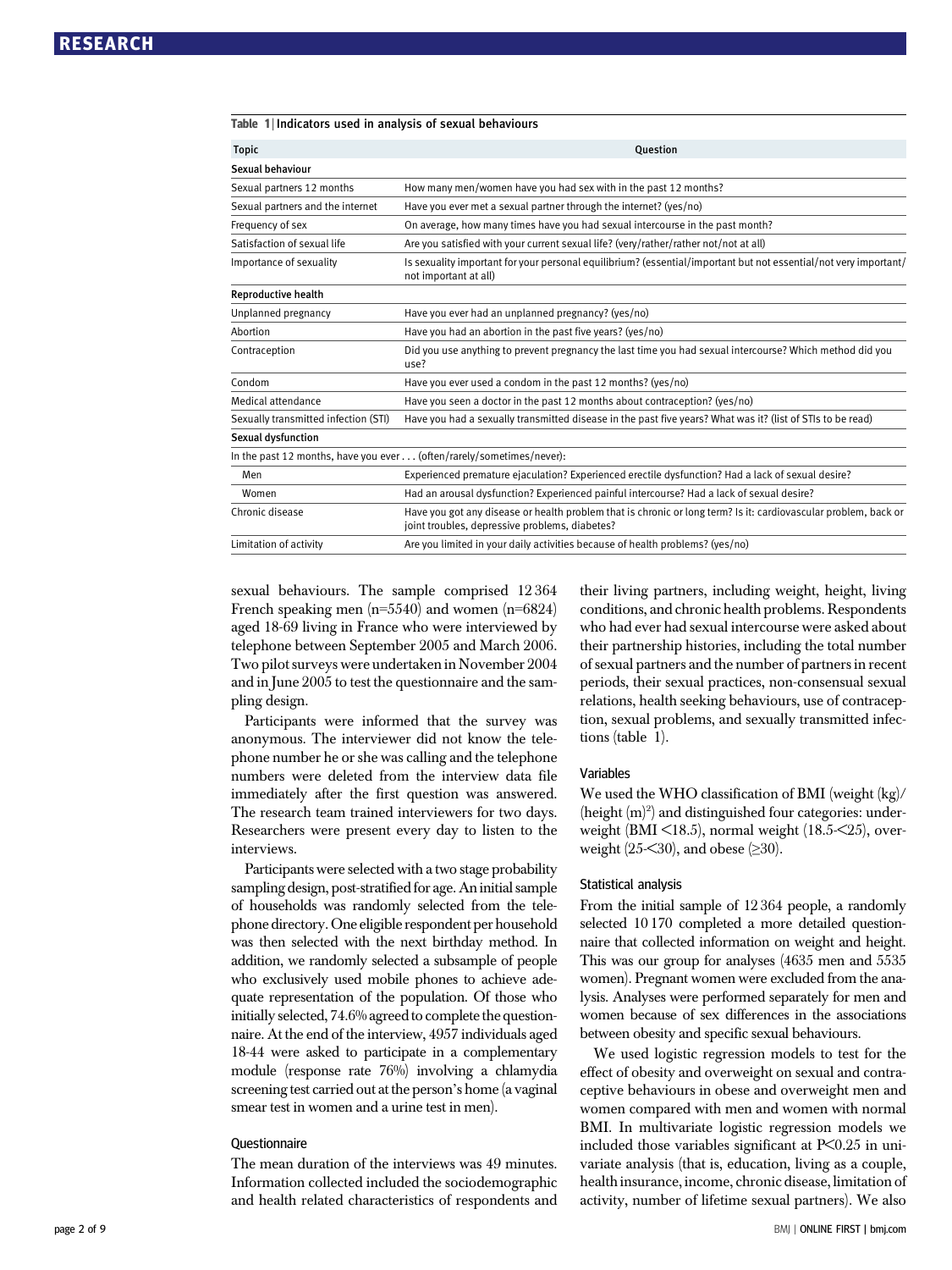looked at trends over BMI to test the hypothesis that there is a linear relation between BMI and sexual outcomes. In some cases, however, the relations seemed non-linear so we added a polynomial term (BMI2 ) to account for the non-linearity of the associations.

Our estimates were weighted to take into account unequal probabilities of selection in the survey. These probabilities depended on the number of eligible people in the household and on the age of the respondent (we oversampled those aged under 25 to study sexual risk practices at sexual debut).<sup>23</sup> Weights were equal to the inverse of the probability of being selected in the sample, as used for Horwitz-Thompson estimators.24 Post-stratification weights were then applied to adjust the sample to marginal distributions of sex, age, level of education, and region according to the census data to limit non-participation bias.<sup>25</sup> The composition of the final sample corresponded well to that of the French population as described in the most recent national census.<sup>23</sup>

We present weighted estimates of percentages, means, and odds ratios and unweighted numbers of individuals who answered the questions. All univariate and multivariate analyses were performed with the svy command in Stata 10SE, which takes into account the sampling design for point estimates and variance estimation, with the Taylor linearisation method.

Although we present repeated analyses, we chose not to adjust for multiple comparisons in our study. Indeed, these adjustments increase the frequency of incorrect statements asserting no relation when in fact the association in the data is not a result of chance.<sup>26</sup> Our analysis is based on a theoretical framework on gender inequalities and builds on existing empirical studies. Therefore, we believe that the universal null hypothesis is unlikely to apply to our study. The reported P values should nevertheless be interpreted with caution because of multiple comparisons. They should be considered as merely indicative of likely relations between BMI and sexual activity and health.

Table 2 <sup>|</sup> Distribution of BMI of 4246 women and 3376 men in stable heterosexual relationship (unweighted, that is, number of individuals who responded to survey) and their sexual partners (weighted percentages to take account of sampling design)

|                           |             | Partners (%)  |            |       |       |  |  |  |  |
|---------------------------|-------------|---------------|------------|-------|-------|--|--|--|--|
|                           | Underweight | <b>Normal</b> | Overweight | Obese | Total |  |  |  |  |
| Women (with male partner) |             |               |            |       |       |  |  |  |  |
| Underweight (n=335)       | 2.4         | 73.6          | 23.0       | 1.0   | 100   |  |  |  |  |
| Normal (n=2829)           | 0.5         | 60.1          | 33.6       | 5.8   | 100   |  |  |  |  |
| Overweight (n=781)        | 1.2         | 38.5          | 47.5       | 12.8  | 100   |  |  |  |  |
| Obese (n=301)             | 0.4         | 32.7          | 44.0       | 22.9  | 100   |  |  |  |  |
| Total (n=4246)            | 0.8         | 53.9          | 36.9       | 8.5   | 100   |  |  |  |  |
| Men (with female partner) |             |               |            |       |       |  |  |  |  |
| Underweight (n=28)        | 23.6        | 45.1          | 27.4       | 3.9   | 100   |  |  |  |  |
| Normal (n=1911)           | 12.0        | 74.9          | 10.6       | 2.6   | 100   |  |  |  |  |
| Overweight (n=1171)       | 6.0         | 69.6          | 19.9       | 4.5   | 100   |  |  |  |  |
| Obese (n=266)             | 5.5         | 55.1          | 31.1       | 8.3   | 100   |  |  |  |  |
| Total (n=3376)            | 9.1         | 70.6          | 16.4       | 3.9   | 100   |  |  |  |  |

#### RESULTS

#### General characteristics

A total of 9% of 5535 women and 9% of 4635 men were obese (BMI $\geq$ 30); 21% of women and 35% of men were overweight (BMI 25-29), and 63% of women and 54% of men were of normal weight (BMI 18.5-24).

Respondents who were obese differed from normal weight individuals (BMI 18.5-24) in terms of age, level of education, and medical condition. We found no differences according to cohabitation status or parity. Individuals categorised as obese were significantly older (mean age in obese v normal weight  $48.5 \text{ v } 41.1$ , P<0.001, in women, and 50.2 v 37.7, P<0.001, in men). They were also more likely to have no education beyond 16 years (odds ratio 3.31 (95% confidence interval 2.42 to 4.63) for women and 2.81 (1.89 to 4.18) for men).

After we controlled for age, obese respondents were more likely to have chronic disease (such as diabetes, cardiovascular disease, depression, or back pain) (odds ratios 1.85 (1.45 to 2.37) for women and 1.85 (1.40 to 2.44) for men). After adjustment for age and chronic disease, obese women were more likely to report being physically limited in their daily activities (1.97, 1.46 to 2.66). This was not so in the case of obese men.

Half of 411 obese women (51%) and a quarter of 350 obese men considered themselves to be "very overweight" (P<0.001). In addition, a third of 3651 women (34%) with normal BMI thought they were somewhat overweight compared with 11% of 2725 men (P<0.001).

Among those with a regular heterosexual partner, the BMI of the two partners was strongly correlated (table 2). The association was stronger for obese women than for obese men; 67% of obese women reported a weight and height for their partner indicating that he was overweight or obese compared with 39% of obese men (P<0.001).

#### BMI and sexual activity

After adjustment for potential confounding factors (age, education level, chronic disease, and limitation of daily activity), obese women were 30% less likely than normal weight women to report a sexual partner in the past 12 months (0.71, 0.51 to 0.97). Obese women were as likely as normal weight women to be living with a sexual partner in the past 12 months but were significantly less likely to have an occasional sexual partner (data not shown). The same was not true for women who were overweight. Results showed no association between obesity or being overweight and having a sexual partner in the past 12 months among men (table 3). Nonetheless, obese and overweight men were about 70% and 30%, respectively, less likely to report more than one sexual partner in the past 12 months (table 3). In fact, the likelihood of reporting more than one sexual partner in the past 12 months decreased with increasing BMI (P=0.003 for women and P=0.001 for men).

Obese women aged 18-29 were three times as likely to report having met a sexual partner through the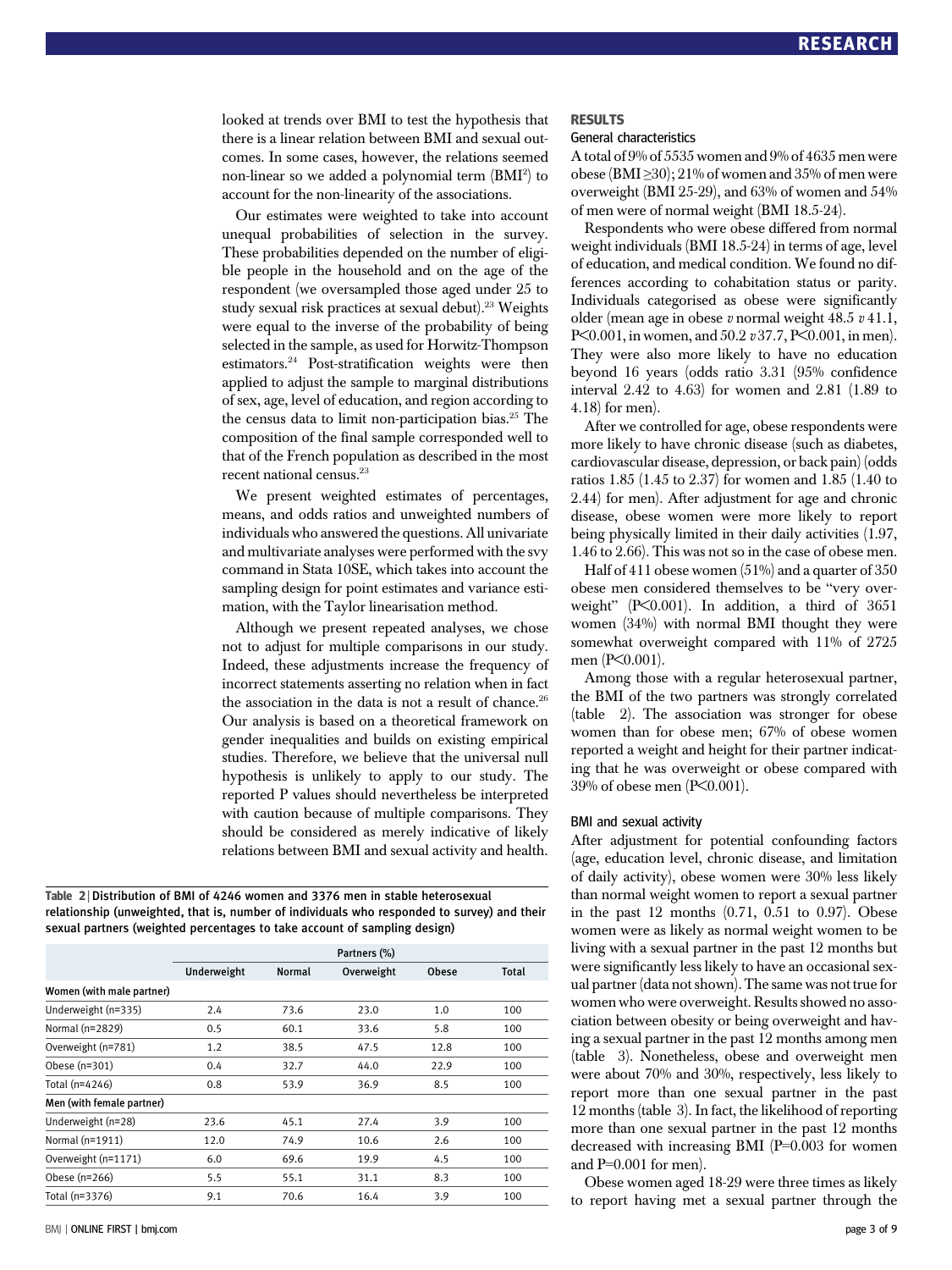Table 3 <sup>|</sup> Sexual behaviours by BMI status. Numbers are unweighted—that is, number of individuals who responded to the survey. Percentages are weighted to account for sampling design

|                                                                                           |             |               |            | Adjusted* odds ratio (95% CI) |              |                               |                      |
|-------------------------------------------------------------------------------------------|-------------|---------------|------------|-------------------------------|--------------|-------------------------------|----------------------|
|                                                                                           | Underweight | <b>Normal</b> | Overweight | <b>Obese</b>                  | <b>Total</b> | Obese v normal                | Overweight v normal  |
| No of women                                                                               | 463         | 3651          | 1010       | 411                           | 5535         |                               |                      |
| No of men                                                                                 | 72          | 2725          | 1488       | 350                           | 4635         |                               |                      |
| % with sexual partners in past 12 months (all)+                                           |             |               |            |                               |              |                               |                      |
| Women                                                                                     |             |               |            |                               |              |                               |                      |
| At least 1                                                                                | 86.9        | 88.1          | 86.3       | 80.0                          | 86.9         | 0.71 (0.51 to 0.97)           | 1.06 (0.83 to 1.36)  |
| >1 partner                                                                                | 14.1        | 8.3           | 4.4        | 3.3                           | 7.4          | $0.61$ $(0.34$ to $1.10)$     | 0.76 (0.54 to 1.08)  |
| Same sex partner                                                                          | 1.1         | 1.1           | 0.3        | 0.3                           | 0.8          | $0.25(0.06 \text{ to } 1.14)$ | 0.36 (0.12 to 1.04)  |
| Men                                                                                       |             |               |            |                               |              |                               |                      |
| At least 1                                                                                | 77.5        | 90.8          | 92.9       | 88.4                          | 91.1         | $0.67$ (0.41 to 1.10)         | 1.12 (0.82 to 1.533) |
| >1 partner                                                                                | 15.8        | 16.1          | 8.2        | 3.6                           | 12.2         | $0.31$ $(0.17$ to $0.57)$     | 0.66 (0.51 to 0.86)  |
| Same sex partner                                                                          | 6.9         | 1.9           | 0.6        | 1.0                           | 1.4          | $0.74$ $(0.24$ to $2.29)$     | 0.38 (0.18 to 0.82)  |
| % who met sexual partners through internet (all)                                          |             |               |            |                               |              |                               |                      |
| Women aged 18-29                                                                          | 2.1         | 5.3           | 9.2        | 17.8                          | 6.0          | 4.84 (1.86 to 12.64)          | 1.88 (0.94 to 3.75)  |
| Men aged 18-29                                                                            | 8.8         | 9.9           | 14.1       | 4.1                           | 10.4         | 0.38 (0.08 to 1.86)           | 1.38 (0.76 to 2.48)  |
| % with no sexual intercourse in past month (in respondents who had sex in past 12 months) |             |               |            |                               |              |                               |                      |
| Women                                                                                     | 17.6        | 13.5          | 14.9       | 17.8                          | 14.5         | 1.19 (0.82 to 1.74)           | 1.17 (0.85 to 1.46)  |
| Men                                                                                       | 34.3        | 16.5          | 12.4       | 14.1                          | 15.1         | 0.97 (0.62 to 1.52)           | 1.03 (0.78 to 1.35)  |
| Mean frequency of sexual intercourse/month (in respondents who had sex in past 12 months) |             |               |            |                               |              |                               |                      |
| Women                                                                                     | 9.04        | 8.78          | 8.2        | 7.74                          | 8.6          | $0.87(0.64 \text{ to } 1.19)$ | 1.11 (0.89 to 1.37)  |
| Men                                                                                       | 5.99        | 9.28          | 8.06       | 7.81                          | 8.64         | 0.95 (0.69 to 1.30)           | 0.99 (0.82 to 1.19)  |
| % very satisfied with their sexual life (all)                                             |             |               |            |                               |              |                               |                      |
| Women                                                                                     | 39.6        | 43.9          | 46.4       | 43.2                          | 44.1         | 1.07 (0.73 to 1.56)           | 1.11 (0.86 to 1.43)  |
| Men                                                                                       | 14.0        | 35.7          | 34.5       | 38.3                          | 35.3         | 1.25 (0.84 to 1.88)           | 0.92 (0.72 to 1.17)  |
| % for whom sexuality is not important for personal equilibrium (all)                      |             |               |            |                               |              |                               |                      |
| Women                                                                                     | 14.7        | 12.3          | 17.0       | 29.1                          | 15.0         | 1.96 (1.41 to 2.71)           | 1.13 (0.87 to 1.47)  |
| Men                                                                                       | 19.6        | 7.5           | 8.5        | 14.3                          | 8.7          | 1.54 (0.96 to 2.47)           | 1.05 (0.75 to 1.48)  |
|                                                                                           |             |               |            |                               |              |                               |                      |

\*Adjusted for age, living as couple, chronic disease, education, limitation of activity. For satisfaction with sexual life and importance of sexuality, we also adjusted for having sex or not in past 12 months.

†Not adjusted for living as couple as this variable is too collinear with having one partner in past year.

internet than those with a normal BMI. The same was not true for overweight women. The likelihood of having met a partner through the internet, however, significantly increased with BMI (P=0.001). Obese women were also twice as likely to report having seen a pornographic film in the past 12 months. These associations were not observed among overweight women and among men.

Among those with a sexual partner in the past year, 14% of women (4871) and 15% of men (4265) reported no sexual intercourse in the past month, with no difference according to BMI status. Likewise, among individuals who had a partner at the time of the survey, results showed no variation in the frequency of sexual intercourse (table 3), in the length of last sexual intercourse, or in their sexual practices in the past 12 months (data not shown) according to the respondent's BMI.

Obese women were only half as likely to consider that sexuality was important for their "personal life balance" than normal weight women (P<0.001). The difference was not significant for overweight women, but the results show a significant trend towards lesser importance of sex for personal life balance with increasing BMI (P=0.005). The difference was less marked and not significant  $(P=0.07)$  for obese men, who were 60% less likely to consider sexuality an important component of their "personal life balance." Results also indicate that obese women were less interested in sex than obese men (2.57, 1.59 to 4.21).

Forty four percent of women and 35% of men reported they were very satisfied with their sexual life, with no difference across BMI status.

#### BMI and sexual health

There was no difference in sexual dysfunction (lack of sexual desire, arousal, painful intercourse) between obese or overweight women compared with women with a normal BMI (table 4). Nevertheless, results show a significant trend towards decreasing sexual desire with increasing BMI (P=0.01). Data also show a significant increase in erectile dysfunction with increasing BMI for men  $(P=0.002)$  (table 5). Compared with normal weight men, the odds of often experiencing erectile dysfunction in the past 12 months were 2.58 among obese men (P=0.03) and 2.69 among overweight men (P=0.02).

The odds of reporting an unintended pregnancy or an abortion were four times higher among obese women aged under 30 than in normal weight women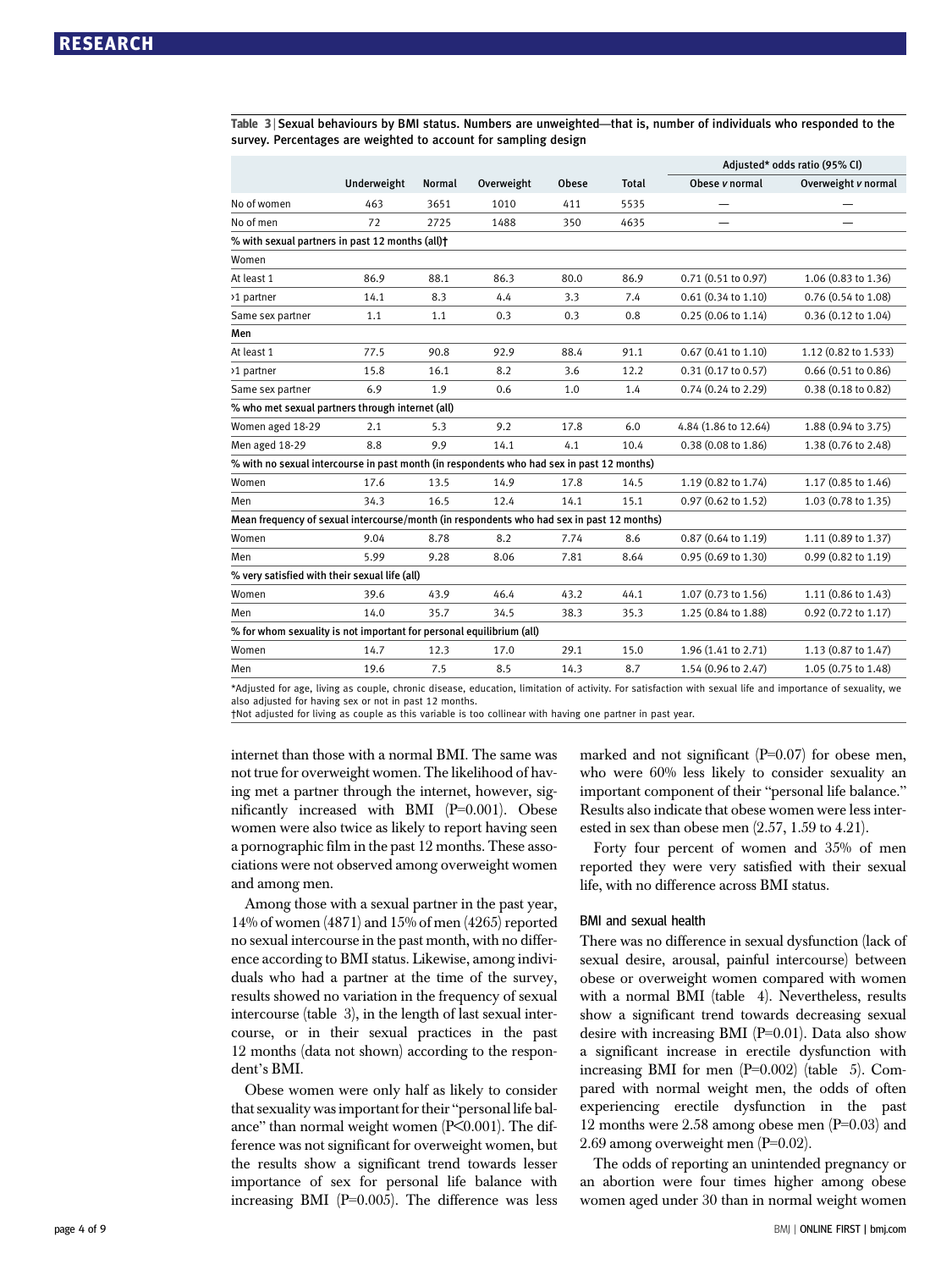|                                                                                          |                  | <b>Painful intercourse</b> |                               |     | Lack of sexual desire         |     | <b>Arousal dysfunction</b> |  |
|------------------------------------------------------------------------------------------|------------------|----------------------------|-------------------------------|-----|-------------------------------|-----|----------------------------|--|
|                                                                                          | Unweighted total | %                          | Adjusted OR*                  | %   | Adjusted OR*                  | %   | Adjusted OR*               |  |
|                                                                                          |                  |                            |                               |     |                               |     |                            |  |
| Underweight                                                                              | 414              | 3.8                        | 1.60 (0.81 to 3.17)           | 7.3 | 1.31 (0.82 to 2.11)           | 9.0 | 1.18 (0.78 to 1.80)        |  |
| Normal                                                                                   | 3264             | 2.1                        | 1.00                          | 6.9 | 1.00                          | 7.5 | 1.00                       |  |
| Overweight                                                                               | 862              | 1.5                        | $0.71(0.34 \text{ to } 1.50)$ | 6.1 | $0.70(0.48 \text{ to } 1.03)$ | 6.2 | $0.82$ (0.57 to 1.18)      |  |
| Obese                                                                                    | 331              | 1.3                        | $0.55(0.20 \text{ to } 1.50)$ | 8.7 | $0.96$ (0.57 to 1.65)         | 9.2 | 1.26 (0.79 to 2.01)        |  |
| Total                                                                                    | 4871             | 2.0                        |                               | 6.9 |                               | 7.5 |                            |  |
| *Adjusted for age, living as couple, chronic disease, education, limitation of activity. |                  |                            |                               |     |                               |     |                            |  |

Table 4 <sup>|</sup> Weighted percentage of women who often experienced particular sexual dysfunction and BMI in women who had had sex in past 12 months

in the same age group (table 6). We found no significant association for overweight women, but the likelihood of reporting an unintended pregnancy (P=0.001) or an abortion (P=0.035) significantly increased with BMI among women aged under 30. Obese women were also less likely to have seen a doctor for contraception in the past 12 months (0.37, 0.18 to 0.76, for those aged 18-29 and 0.37, 0.24 to 0.57, for those aged 30-49). There was no significant difference in the use of any method of contraception by BMI status, but obese women were 70% less likely to report using the pill and eight times more likely to use less effective methods, such as withdrawal, compared with women with normal BMI (table 6). Overweight women were less likely to have used condoms in the past 12 months than normal weight women (P=0.04). Results show a significant decrease in the use of oral contraception (P=0.03) and the use of condoms  $(P=0.002)$  and, conversely, an increase in the use of withdrawal (P=0.017) with increasing BMI among women aged under 30.

Obese women were as likely to report a sexually transmitted infection in the past five years as women with a normal BMI (table 6), but obese men aged under 30 had a higher prevalence of self reported sexually transmitted infections in the past five years  $(P=0.005)$  (table 7). Obese men aged 30-49 with more than one sexual partner were less likely to have used condoms in the past 12 months than normal weight men (P<0.05). These associations were not true for overweight men.

#### **DISCUSSION**

The data from this French national survey of sexual behaviours show interesting links between BMI and both sexual behaviour and adverse sexual health outcomes and the importance of some of these issues for obese people, especially women. For men and women alike, obesity seems to affect the number of sexual partners in the past 12 months and, for women, on whether they have a sexual partner at all. Once with a sexual partner, obese and overweight women and men seem no different from others in terms of frequency of sexual intercourse and sexual practices, a finding consistent with other research.<sup>27</sup> In men, higher BMI was associated with an increased likelihood of sexual dysfunction and obesity was associated with unsafe sexual behaviours and sexually transmitted infections. Obese women were less likely to use effective methods of contraception, especially the pill, and experienced more unintended pregnancies and abortions. They were also less likely to attend contraceptive healthcare services.

The data show a marked gender effect. The partners of obese men and women were more likely themselves to be obese, but the association was stronger for women than for men. There was also evidence that self image varies with gender; obese women were twice as likely to see themselves as such compared with obese men. They also downgraded the importance of sexuality to their wellbeing, which might reflect a rationalising adjustment to the lack of an available sexual partner.

#### Strengths and limitations

We had to rely on self reported, rather than objectively measured, weight. Compared with results from a national nutrition survey in France, where weight and height were objectively measured,<sup>28</sup> we found a lower prevalence of obesity for both men and women. Other studies have noted underestimation of weight in self

Table 5 <sup>|</sup> Weighted percentage of men who often experienced particular sexual dysfunction and BMI in those who had had sex in past 12 months

|             |                  | Premature ejaculation |                               |     | Lack of sexual desire | <b>Erectile dysfunction</b> |                     |
|-------------|------------------|-----------------------|-------------------------------|-----|-----------------------|-----------------------------|---------------------|
|             | Unweighted total | $\%$                  | Adjusted OR*                  | %   | Adjusted OR*          | %                           | Adjusted OR*        |
| Underweight | 58               | 18.8                  | 3.78 (1.33 to 10.80)          | 9.4 | 11.48 (3.15 to 41.88) | 0.8                         | 0.86(0.10 to 7.1)   |
| Normal      | 2504             | 6.0                   | 1.00                          | 1.4 | 1.00                  | 1.2                         | 1.00                |
| Overweight  | 1387             | 6.7                   | $0.89(0.61 \text{ to } 1.28)$ | 2.0 | 1.25 (0.67 to 2.36)   | 3.8                         | 2.69 (1.46 to 4.95) |
| Obese       | 316              | 6.9                   | $0.84$ (0.45 to 1.60)         | 3.3 | 1.88 (0.78 to 4.57)   | 5.4                         | 2.58 (1.09 to 6.11) |
| Total       | 4265             | 6.5                   |                               | 1.9 |                       | 2.5                         |                     |

\*Adjusted for age, living as couple, chronic disease, education, limitation of activity.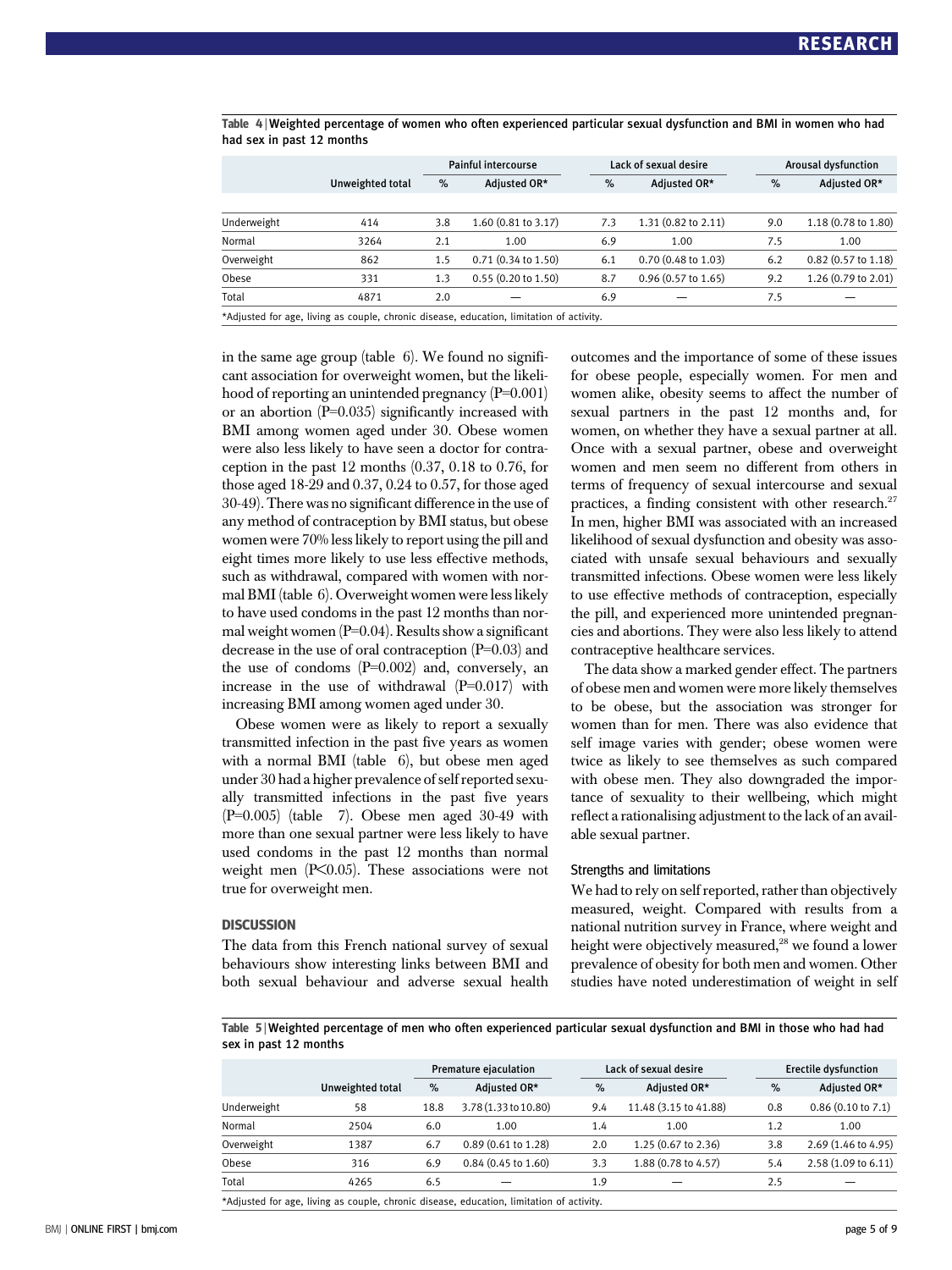Table 6 <sup>|</sup> BMI and sexual and reproductive health in women by age. Numbers in each group are unweighted—that is, number of individuals who responded to the survey. Percentages are weighted to account for sampling design

|                                           | Underweight                                                                                                  | <b>Normal</b> | Overweight | Obese       | <b>Total</b> | Adjusted* odds ratio          |                       |  |  |
|-------------------------------------------|--------------------------------------------------------------------------------------------------------------|---------------|------------|-------------|--------------|-------------------------------|-----------------------|--|--|
| Age                                       | $(n=463)$                                                                                                    | $(n=3651)$    | $(n=1010)$ | $(n=411)$   | $(n=5535)$   | Obese v normal                | Overweight v normal   |  |  |
| % with unplanned pregnancy over lifetime: |                                                                                                              |               |            |             |              |                               |                       |  |  |
| 18-29                                     | 13.6                                                                                                         | 13.3          | 20.1       | 43.5        | 15.7         | 4.26 (2.21 to 8.23)           | 1.48 (0.88 to 2.50)   |  |  |
| 30-49                                     | 30.4                                                                                                         | 34.2          | 37.8       | 36.4        | 34.8         | 1.03 (0.67 to 1.59)           | 1.16 (0.87 to 1.54)   |  |  |
|                                           | % with abortion in past five years:                                                                          |               |            |             |              |                               |                       |  |  |
| 18-29                                     | 5.0                                                                                                          | 6.1           | 6.6        | 22.4        | 6.8          | 3.72 (1.59 to 8.70)           | 0.93 (0.42 to 2.10)   |  |  |
| 30-49                                     | 6.4                                                                                                          | 4.3           | 4.4        | 6.4         | 4.6          | 2.01 (1.01 to 4.00)           | 1.23 (0.64 to 2.37)   |  |  |
|                                           | % who used contraception at last sexual intercourse among those who did not want to get pregnant:            |               |            |             |              |                               |                       |  |  |
| None:                                     |                                                                                                              |               |            |             |              |                               |                       |  |  |
| 18-29                                     | 5.3                                                                                                          | 3.1           | 3.8        | 7.6         | 3.6          | 2.48 (0.69 to 8.93)           | 1.07 (0.37 to 3.08)   |  |  |
| 30-49                                     | 6.6                                                                                                          | 7.0           | 6.0        | 8.5         | 6.9          | 1.18 (0.50 to 2.81)           | 0.92 (0.51 to 1.66)   |  |  |
| Pill:                                     |                                                                                                              |               |            |             |              |                               |                       |  |  |
| 18-29                                     | 79.3                                                                                                         | 78.7          | 71.3       | 58.0        | 77.1         | 0.34 (0.15 to 0.78)           | 0.72 (0.42 to 1.22)   |  |  |
| 30-49                                     | 45.7                                                                                                         | 49.1          | 49.4       | 51.6        | 49.0         | 0.91 (0.53 to 1.55)           | 0.95 (0.69 to 1.32)   |  |  |
| IUD:                                      |                                                                                                              |               |            |             |              |                               |                       |  |  |
| 18-29                                     | 0.5                                                                                                          | 3.6           | 2.9        | 9.8         | 3.4          | 2.42 (0.60 to 9.78)           | $0.41$ (0.14 to 1.23) |  |  |
| 30-49                                     | 26.9                                                                                                         | 30.6          | 33.1       | 29.2        | 30.7         | 1.13 (0.60 to 2.11)           | 1.11 (0.78 to 1.56)   |  |  |
| Withdrawal:                               |                                                                                                              |               |            |             |              |                               |                       |  |  |
| 18-29                                     | 1.3                                                                                                          | 0.9           | 2.9        | 6.7         | 1.41         | 8.51 (2.02 to 35.88)          | 2.74 (0.75 to 10.02)  |  |  |
| 30-49                                     | 0.5                                                                                                          | 3.1           | 1.2        | 0.9         | 2.43         | 0.24 (0.03 to 2.20)           | 0.36 (0.09 to 1.49)   |  |  |
|                                           | % who saw doctor in past 12 months for contraceptive issues among those who have had sex in past 12 months†: |               |            |             |              |                               |                       |  |  |
| 18-29                                     | 82.2                                                                                                         | 85.8          | 84.8       | 68.7        | 84.4         | 0.37(0.18 to 0.76)            | $0.84$ (0.46 to 1.55) |  |  |
| 30-49                                     | 78.5                                                                                                         | 79.0          | 75.9       | 57.2        | 76.7         | $0.37(0.24 \text{ to } 0.57)$ | 0.91 (0.65 to 1.28)   |  |  |
|                                           | % who did not use condom in past 12 months among those with more than one sexual partner:                    |               |            |             |              |                               |                       |  |  |
| 18-29                                     | 14.4                                                                                                         | 14.0          | 29.3       | 0           | 15.6         |                               | 3.78 (1.20 to 11.9)   |  |  |
| 30-49                                     | 14.3                                                                                                         | 44.9          | 61.0       | 54.2        | 43.2         | 0.97 (0.23 to 4.04)           | 3.37 (1.05 to 10.8)   |  |  |
|                                           | % with self reported sexually transmitted infection over past five years (excluding mycoses):                |               |            |             |              |                               |                       |  |  |
| 18-29                                     | 3.5                                                                                                          | 4.3           | 2.9        | 2.9         | 3.9          | 0.79 (0.21 to 2.92)           | 0.66 (0.27 to 1.61)   |  |  |
| 30-49                                     | 3.7                                                                                                          | 2.0           | 1.4        | 1.1         | 1.9          | $0.89(0.25 \text{ to } 3.18)$ | 1.05 (0.41 to 2.70)   |  |  |
|                                           | % with Chlamydia trachomatis (biological test):                                                              |               |            |             |              |                               |                       |  |  |
| 18-29                                     | 2.4                                                                                                          | 3.4           | 2.0        | $\mathbf 0$ | 3.0          |                               | 0.47 (0.04 to 5.46)   |  |  |
| 30-49                                     | $\pmb{0}$                                                                                                    | 0.9           | 1.3        | $\mathbf 0$ | 0.9          |                               | 1.34 (0.22 to 8.08)   |  |  |

\*Adjusted for age, living as couple, chronic disease, education, limitation of activity and number of lifetime sexual partners (except for contraception at last intercourse and condom use in past 12 months).

†Also adjusted for health insurance and income.

reported data.29 30 Misclassification of BMI caused by self reporting nevertheless seems to affect all women equally, regardless of  $BMI$ ,<sup>31</sup> which would lead to underestimates of the association between exposure and outcome. Misclassification, however, is unlikely to be associated with the reporting of sexual behaviours as height and weight were collected at the beginning of the questionnaire before the topics of sexual behaviours and sexual health were introduced.

Data on health issues were limited in the questionnaire because of time constraints. Further research should include information on comorbidities that could act as mediators of the relation between obesity and sexual activity (such as urinary incontinence, metabolic syndrome, musculoskeletal problems, polycystic ovary syndrome).

We focused on heterosexual relationships to study the impact of high BMI on sexual health outcomes. We hypothesised that social stigma about weight would be higher for women. Furthermore, the number of individuals who reported exclusively same sex partners was too small for us to carry out a specific analysis. Nevertheless, an in depth analysis needs to be done as the impact of obesity on sexually transmitted infections has been documented among gay men, $^{12}$  as well as the impact of lipodystrophy on sexual risk taking among respondents with HIV.32 Social stigma about weight, which seems to be related to gender, might be compounded by other specific issues for people whose sexuality could also be socially stigmatised.

#### Comparison with other studies

The gender differences we found in terms of sexual partnerships have not been shown in analyses of data from other population based surveys. In the US survey on health and nutrition, for example, obese men and women alike reported fewer sexual partners than nonobese individuals.10 Our finding of an increased risk of erectile dysfunction among obese men has been noted in other studies,7-9 unlike our finding of no increase in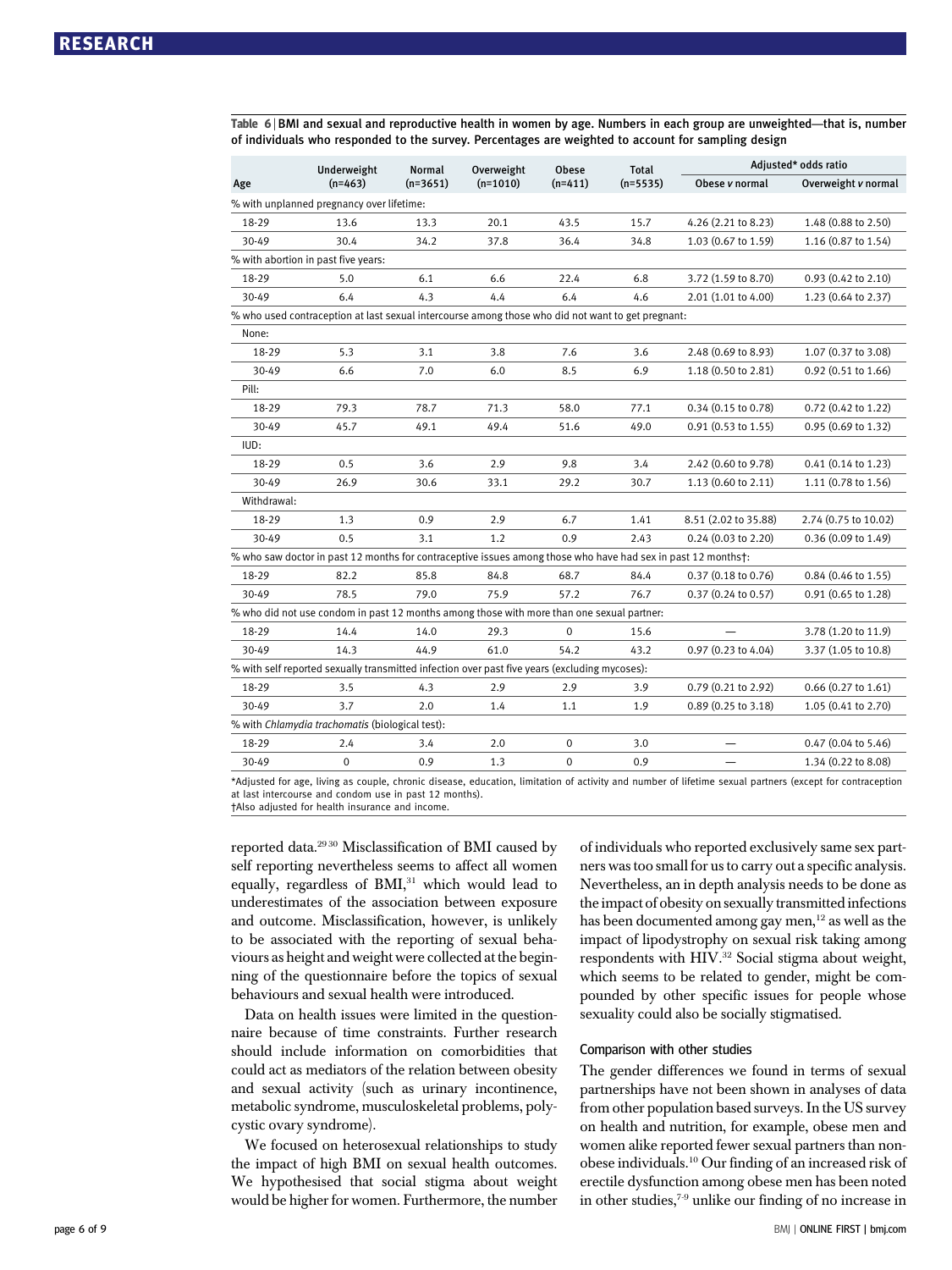Table 7 <sup>|</sup> BMI and sexual and reproductive health in men by age. Numbers in each group are unweighted—that is, number of individuals who responded to the survey. Percentages are weighted to account for sampling design

|                                                                                                                                                          | Underweight                                                                                 | <b>Normal</b> | Overweight  | Obese     | <b>Total</b><br>$(n=4635)$ | Adjusted* odds ratio  |                               |  |  |
|----------------------------------------------------------------------------------------------------------------------------------------------------------|---------------------------------------------------------------------------------------------|---------------|-------------|-----------|----------------------------|-----------------------|-------------------------------|--|--|
| Age                                                                                                                                                      | $(n=72)$                                                                                    | $(n=2725)$    | $(n=1488)$  | $(n=350)$ |                            | Obese <i>v</i> normal | Overweight v normal           |  |  |
|                                                                                                                                                          | % with self reported sexually transmitted infection in past five years (excluding mycoses): |               |             |           |                            |                       |                               |  |  |
| 18-29                                                                                                                                                    | 4.3                                                                                         | 2.1           | 1.0         | 11.8      | 2.2                        | 11.84 (2.15 to 65.33) | $0.57(0.14 \text{ to } 2.27)$ |  |  |
| 30-49                                                                                                                                                    | 3.4                                                                                         | 1.8           | 1.1         | 1.0       | 1.5                        | 0.75(0.09 to 5.99)    | $0.67$ (0.30 to 1.54)         |  |  |
|                                                                                                                                                          | % with Chlamydia trachomatis (biological test):                                             |               |             |           |                            |                       |                               |  |  |
| 18-29                                                                                                                                                    | $\Omega$                                                                                    | 2.5           | 1.4         | $\Omega$  | 2.2                        |                       | $0.51(0.06 \text{ to } 4.42)$ |  |  |
| 30-49                                                                                                                                                    | $\mathbf 0$                                                                                 | 1.5           | $\mathbf 0$ | $\Omega$  | 1.0                        |                       |                               |  |  |
|                                                                                                                                                          | % who did not use condom in past 12 months among those with more than one sexual partner.   |               |             |           |                            |                       |                               |  |  |
| 18-29                                                                                                                                                    | 16.8                                                                                        | 9.9           | 12.9        | 0.0       | 10.6                       |                       | 1.67 (0.48 to 5.84)           |  |  |
| 30-49                                                                                                                                                    | $\mathbf 0$                                                                                 | 23.6          | 28.6        | 6.3       | 23.5                       | 0.06(0.004 to 0.96)   | $0.94$ (0.40 to 2.21)         |  |  |
| *Adjusted for ago, living as sounted chronic disease education, limitation of astivity, and number of lifetime sexual partners (except for contrasention |                                                                                             |               |             |           |                            |                       |                               |  |  |

ion, limitation of activity, and number of lifetime sexual partners (except for contrac at last intercourse and condom use in past 12 months).

sexual dysfunction among obese women. A study among women participating in a programme to lose weight showed a lack of sexual desire and difficulties with sexual performances among obese women.<sup>18</sup> In a case-control study, Esposito et al also found that obese women were more likely to report arousal dysfunction and being less sexually satisfied.33 Obese women in our study, however, seemed to minimise the importance of sexuality to their wellbeing. The increased risk of unplanned pregnancy among obese women shown in our study was not found in a US study examining this association, though its focus was not specifically on sexual health.<sup>34</sup>

The relation between obesity and sexual ill health might be forged via physiological, social, and psychological mechanisms. $35$  It is in the social factors influencing sexual behaviour, however, that we are most likely to find insights into these findings, particularly for women.<sup>36</sup> In industrialised countries, there is considerable evidence that women are under stronger social pressure than men regarding weight. $19-2237$ There is also evidence that men are more likely than women to select their partners according to weight.19-22 38 Several of our findings—that women in our study were more likely to think that they were too fat, that fewer obese men than women reported having an overweight or obese sexual partner, and that obese women were less likely than obese men to have had a sexual partner in the past 12 months—need to be seen in this context. Psychological factors (such as poor sexual self esteem leading to difficulty in allowing or initiating sex) or biological factors (such as musculoskeletal problems) might also be involved. Nevertheless, low self esteem, although a psychological attribute, derives from social stereotypes around obesity and so is essentially social in origin, though socially different to not being able to find a partner. The greater likelihood that obese women seek partners on the internet, which might increase the chances of finding a partner without surveillance as well as affording possibilities to conceal weight, can also reflect a stronger social pressure regarding weight for women. The lower prevalence of medical consultation for contraception among obese women could also be attributed to concerns over body image and weight.

Preventing unintended pregnancies among obese women is a major reproductive health challenge. Obesity is known to increase the risk of adverse outcomes of pregnancy.39 The marked increase in risk of unintended pregnancy, despite lower fecundity in obese women,<sup>40</sup> reflects not patterns of sexual behaviour but reliance on less effective methods of contraception. Such methods do not generally require medical intervention and so this finding must be seen in tandem with obese women's infrequent attendance at healthcare services for contraception and might, in part, reflect negative feelings towards their fat body. It might also reflect reluctance on the part of healthcare professionals to prescribe oestrogen-progestogen contraceptives for obese women because of concerns over the increased risk of cardiovascular events $41$  (though being overweight remains only category 2 (caution) in the WHO medical eligibility criteria).42 43 Nevertheless, the lower prescription of such contraceptives for obese women does not seem to be compensated for either by greater use of other effective methods such as an intrauterine device or progestogen only methods or by other long acting reversible contraception (which are rarely used in France). Yet these methods would be particularly suitable for obese women given their high efficacy rates and the low risk of associated venous thromboembolism. The lower prevalence of use of hormonal contraception, which persisted after adjustment for chronic disease including cardiovascular risk factors, could also result from women's fear of weight gain, an important reason for women stopping the pill.<sup>4445</sup>

#### Conclusions and policy implications

The public health impact of these findings is important. The scale of the problem and the magnitude of the effects (particularly the fourfold increase in risk of unintended pregnancy among obese women) warrants focused attention. In terms of targeting advice and care, a considerable proportion of the population is obese, is easily identified as such, and is at increased risk in terms of poorer sexual health status.<sup>46</sup> Any temptation to think that obese women are less sexually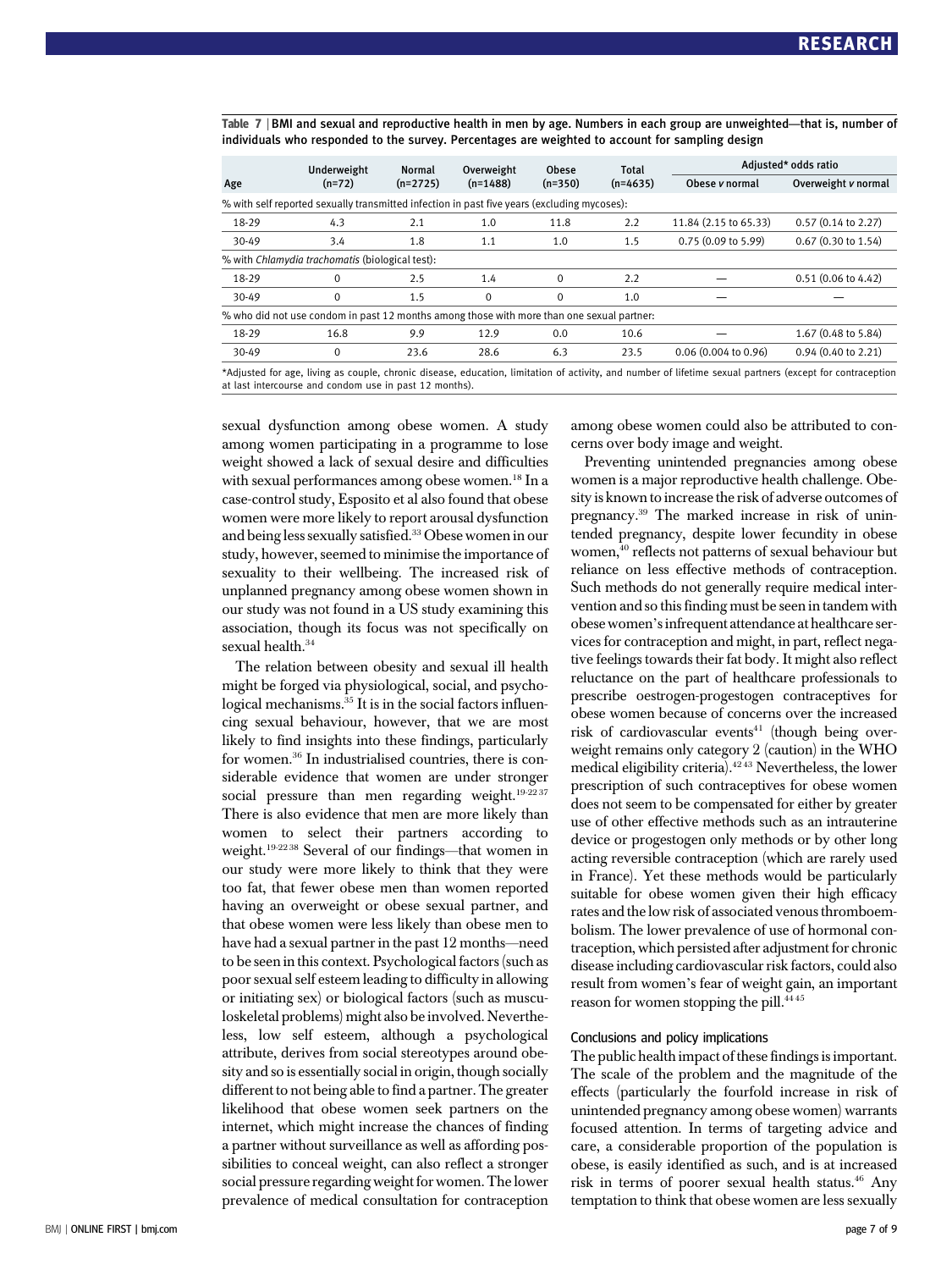#### WHAT IS ALREADY KNOWN ON THIS TOPIC

Studies have shown a relation between obesity and erectile dysfunction in men, but the evidence in relation to other sexual health outcomes such as sexual satisfaction, unintended pregnancy, and abortion has been equivocal

Most research has been conducted among clinical samples of ageing or morbidly obese men; few studies have been conducted among women

#### WHAT THIS STUDY ADDS

There is a link between BMI and sexual behaviour and adverse sexual health outcomes, in particular an increased likelihood of failing to access contraceptive healthcare services and of unplanned pregnancy in obese women

There is a clear gender effect of BMI on sexual behaviour, and health professionals need to be aware that this can have an impact on sex and relationships and sexual health

> active and therefore less in need of effective methods of contraceptive is clearly without foundation.

> These data should encourage enhanced awareness of weight on the part of healthcare professionals in the provision of sexual health advice and the careful targeted and tailored advice relating to fertility control, prevention of infection, and psychosexual counselling. Given the social and gender related sensitivities, obese women and men will certainly benefit from tactful guidance and advice on preventive sexual health matters.

> We thank the participants in the study. The CSF group includes N Bajos, M Bozon, N Beltzer, A Andro, M Ferrand, V Goulet, A Laporte, C Le Van, H Leridon, S Levinson, N Razafindratsima, L Toulemon, and J Warszawski. Contributors: NB, CM, and KW conceived and wrote the paper. CL carried out the statistical analysis and commented on the first draft of the paper and approved the final version, as did all the other members of the research team. NB is guarantor.

> Funding: The survey was funded by the French National Agency of Aids Research (ANRS). The Fondation de France, the Institut National de la Prevention et d'Education pour la Sante, and the Direction de la Recherche des Etudes Economiques et Sociale (DREES) also contributed to funding. The researchers operated independently of the funders.

> Competing interests: All authors have completed the unified competing interest form at www.icmje.org/coi\_disclosure.pdf (available on request from the corresponding author) and declare (1) no financial support for the submitted work from anyone other than their employer; (2) no financial relationships with commercial entities that might have an interest in the submitted work; (3) no spouses, partners, or children with relationships with commercial entities that might have an interest in the submitted work; and (4) no non-financial interests that may be relevant to the submitted work.

> **Ethical approval:** The survey was approved by the French Commission Nationale Informatiques et Libertes (www.cnil.fr/english/). This commission is in charge of examining both ethical and anonymity issues of research protocols. There was no possible linkage between the identity of the respondents, their answers to the questionnaire, and the results of the chlamydia test. Participants who underwent chlamydia testing signed an informed consent agreeing on the anonymous computerised treatment of the data.

Data sharing: No additional data available.

- 1 Ludwig D, Pollack H. Obesity and the economy. JAMA 2009;301:533-5.
- 2 Giugliano D, Giugliano F, Esposito K. Sexual dysfunction and the mediterranean diet. Public Health Nutr 2006;9:1118-20.
- 3 James WPT. The epidemiology of obesity: the size of the problem. J Intern Med 2008;263:336-52.
- 4 Wingood GM, DiClemente RJ, Harrington K, Davies SL. Body image and African American females' sexual health. J Womens Health Gend Based Med 2002;11:433-9.
- Kraft C, Robinson BB, Nordstrom DL, Bockting WO, Rosser BR. Obesity, body image, and unsafe sex in men who have sex with men. Arch Sex Behav 2006;35:587-95.
- 6 Adolfsson B, Elofsson S, Rossner S, Undel AL. Are sexual dissatisfaction and sexual abuse associated with obesity? A population-based survey. Obes Res 2004;12:1702-9.
- 7 Andersen I, Heitman BL, Wagner G. Obesity and sexual dysfunction in younger Danish men. J Sex Med 2008;5:2053-60.
- 8 Chen JYW, Ng EML. Body mass index, physical activity and erectile dysfunction: a u-shaped relationship from population-based survey. Int J Obes 2007;31:1571-8.
- 9 Larsen SH, Wagner G, Heitmann BL. Sexual function and obesity. Int J Obes 2007;31:1189-98.
- Nagelkerke NJ, Bernsen RM, Sgaier SK, Jha P. Body mass index, sexual behaviour, and sexually transmitted infections: an analysis using the NHANES 1999-2000 data. BMC Public Heath 2006;6:199.
- 11 Wee CC, Huskey KW, McCarthy EP. Obesity and the likelihood of sexual behavioural risk factors for HPV and cervical cancer. Obesity 2008;16:2552-5.
- 12 Moskowitz DA, Seal DW. Revisiting obesity and condom use in men who have sex with men. Arch Sex Behav 2010:39:761-5.
- Duval K, Marceau P, Lescelleur O, Hould FS, Marceau S, Biron S, et al. Health-related quality of life in morbid obesity. Obes Surg 2006;16:574-9.
- Esposito K, Giugliano F, Di Palo C, Giugliano G, Marfella R, D'Andrea F, et al. Effect of lifestyle changes on erectile dysfunction in obese men; a randomized controlled trial. JAMA 2004;291:2978-84.
- 15 Kinzi JF, Trefat E, Fiala M, Hotter A, Biebl W, Aigner F. Partnership, sexuality, and sexual disorders in morbidly obese women: consequences of weight loss after gastric banding. Obes Surg 2001;11:455-8.
- 16 Bond DS, Vithiananthan S, Leahey TM, Thomas JG, Sax HC, Pohl D, et al. Prevalence and degree of sexual dysfunction in a sample of women seeking bariatric surgery. Surg Obes Relat Dis 2009;5:698-704.
- 17 Saigal C. Obesity and erectile dysfunction. JAMA 2004;291:3011-2.
- 18 Kolotkin RL, Binks M, Crosby RD, Ostbye T, Gress RE, Adams TD. Obesity and sexual quality of life. Obesity 2006;14:472-9.
- 19 Chen JYW, Brown M. Obesity stigma in sexual relationships. Obes Res 2005;13:1393-7.
- 20 De Saint-Pol T. Norms and attitudes to body fatness: a European comparison. Popul Soc 2009;455:2-4.
- 21 Gremillion H. The cultural politics of body size. Annu Rev Anthro 2005;34:13-32.
- 22 Reisher E, Koo K. The body beautiful: symbolism and agency in the social word. Annu Rev Anthro 2004;33:297-317.
- 23 Bajos N, Bozon M. Enquête sur la sexualité en France. Pratiques, genre et santé. La Découverte, 2008. [Sexuality in France. Practices, gender and health. Batwell Press, in press.]
- Särndal C, Swensson B, Wretman, J. Model assisted survey sampling. Springer-Verlag, 1992.
- 25 Warszawski J, Messiah A, Lellouch J, Meyer L, Deville JC. Estimating means and percentages in a complex sampling survey: application to a French national survey on sexual behaviour (ACSF). Stat Med 1997;16:397-423.
- 26 Rotman K. No adjustments are needed for multiple comparisons. Epidemiology 1990;1:43-6.
- 27 Kaneshiro B, Jensen JT, Carison NE, Harvey SM, Nichols MD, Edelman AB. Body mass index and sexual behaviour. Obstet Gynecol 2008;112:586-92.
- 28 Etude nationale nutrition santé. INVS, 2006.
- 29 Kuczmarski M, Kuczmarski R, Najjar M. Effects of age on validity of self-reported height, weight and body mass index: findings from the third national health and nutrition examination survey, 1988-1994. J Am Diet Assoc 2001;101:28-34.
- 30 Nyholm M, Gullberg B, Rastam L, Lindblad U. What is the accurate prevalence of obesity in Sweden in the 21st century? Methodological experiences from the Skaraborg project. Obesity 2008;16:896-8.
- 31 Brunner Huber LR. Validity of self-reported height and weight in women of reproductive age. Matern Child Health J 2007;11:137-44.
- 32 Desquilbet L, Deveau C, Goujard C, Hubert JB, Derouineau J, Meyer L, PRIMO Cohort Study Group. Increase in at-risk sexual behaviour among HIV-1-infected patients followed in the French PRIMO cohort. AIDS 2002;16:2329-33.
- 33 Esposito K, Ciotola M, Giugliano F, Bisogni C, Schisano B, Autorino R, et al. Association of body weight with sexual function in women. Int J Impot Res 2007;19:353-7.
- 34 Kaneshiro B, Edelman AB, Carison NE, Nichols MD, Jensen JT. The relationship between body mass index and unintended pregnancy: results from the 2002 National Survey of Family Growth. Contraception 2008;77:234-8.
- 35 Trischitta V. Relationship between obesity-related metabolic abnormalities and sexual function. J Endocrinol Invest 2003;26:62-4.
- 36 Jacobson P. Spouse resemblance in body mass index: effects on adult obesity prevalence in the offspring generation. Am J Epidemiol 2007;165:101-8.